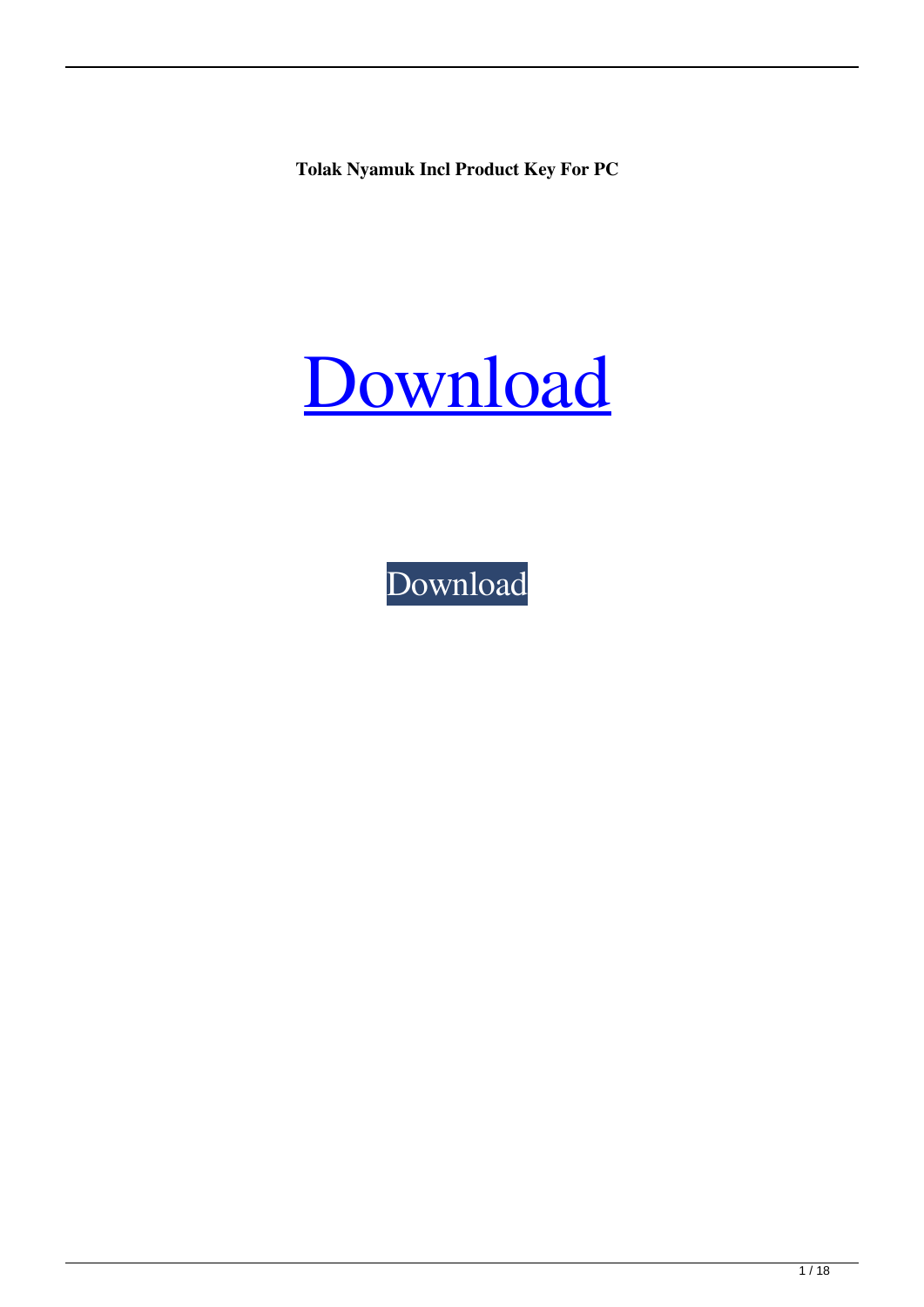Tolak Nyamuk is a very simple-to-use application that attempts to drive out mosquitos from a room using highfrequency ultrasonic waves. It comes packed with a standard set of settings that can be adjusted by all types of users, whether they have experience with computer software or not. The setup operation takes little time to finish and does not need special input from the user. Once it is done, you can check out the small, regular window with the plain and simple layout, representing Tolak Nyamuk's interface. All you have to do is pick the ultra-high frequency generation mode, commonly known as the repellent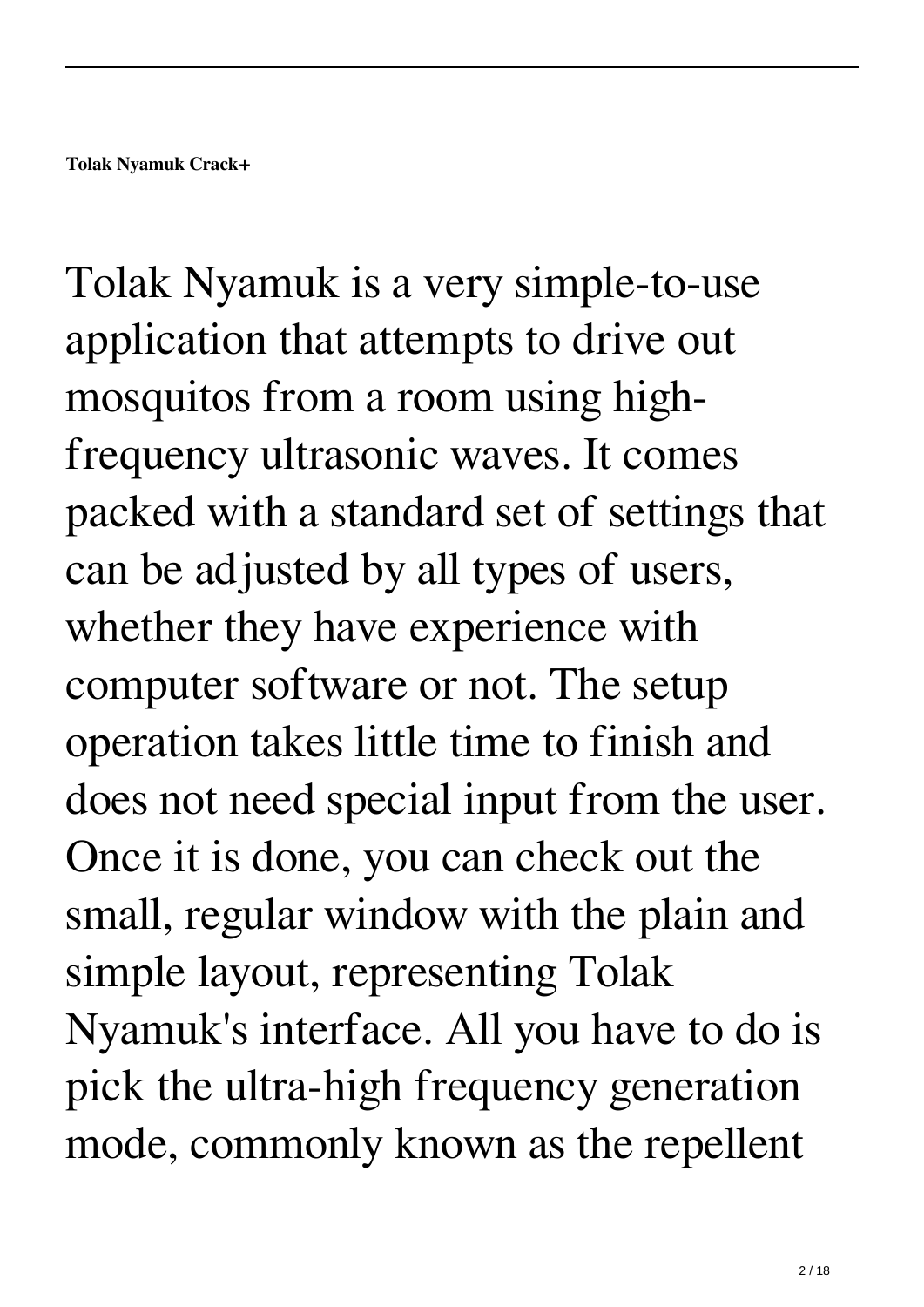# method, between random frequency (default options), consecutive frequency (with or without a swap method), and

custom definition (between 20KHz and 32KHz). You can start generating sound with the click of a button. Keep in mind that you should not be in the same room as the device which emits sound, since the high frequency may be damaging to the ears. Tolak Nyamuk has a good response time and minimal impact on system performance, since it runs on a very low amount of CPU and RAM. Since it can be sent to the system tray area, the tool does not disrupt normal user activity. We have not come across any problems in our tests, since the app did not hang, crash or pop up error dialogs. All in all, Tolak Nyamuk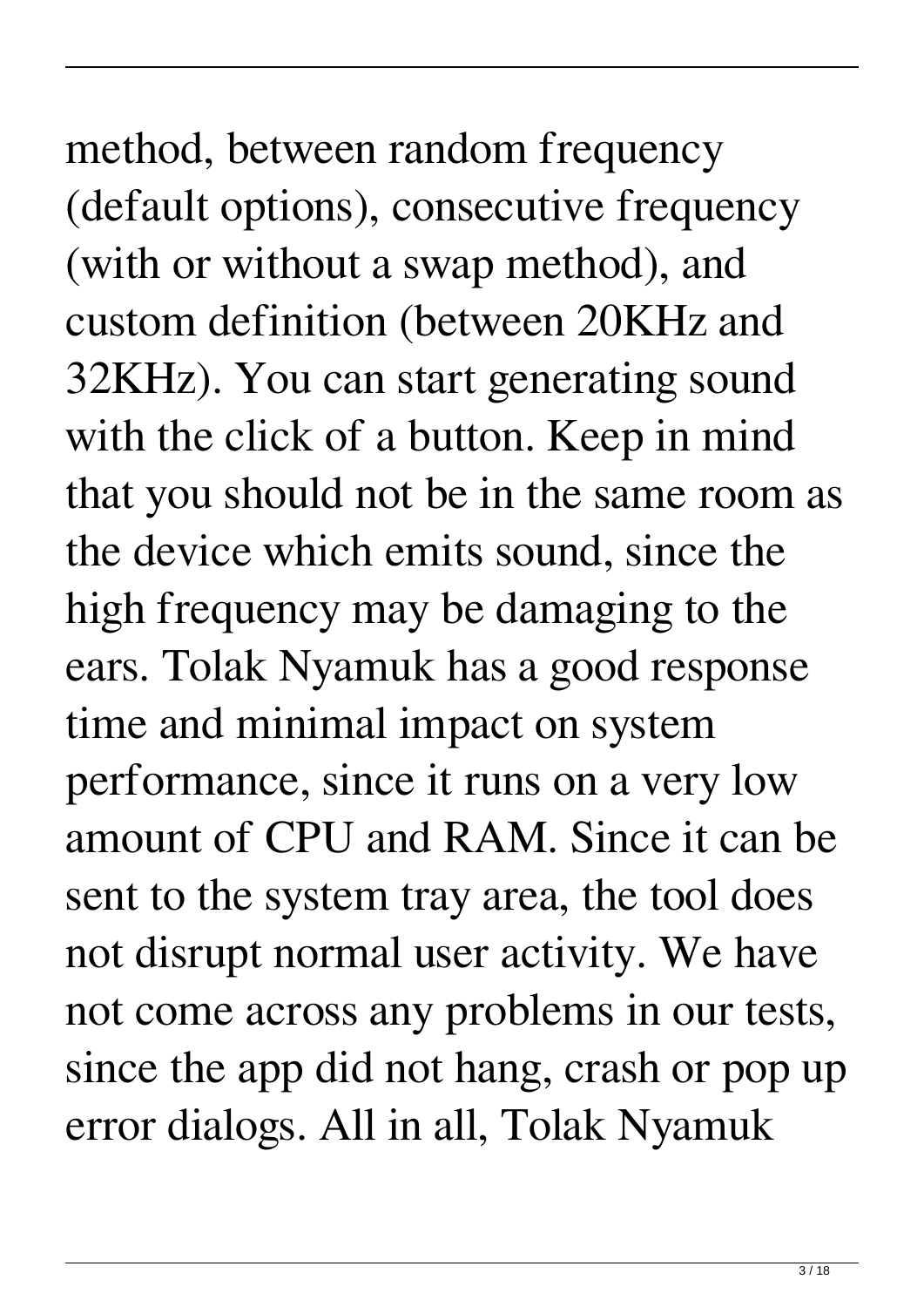## comes bundled with the necessary and suffice elements for attempting to repel mosquitos using a high-frequency audio

generator. Tolak Nyamuk Screenshots: Tolak Nyamuk Version History: What's new in version 2.0.0: Performance updates; Fixed error when running the application in full screen mode; Check out the new predefined settings menu; Added "Random Frequency" and "Consecutive Frequency" settings; Added "Random Frequency (Swap)" and "Consecutive Frequency (Swap)" settings; Added "Custom Frequency" settings; Added "Sound Volume" slider; Added "Run in Background" checkbox; Added "Notifications" option to user-defined settings; Added "Ignore Empty Rooms"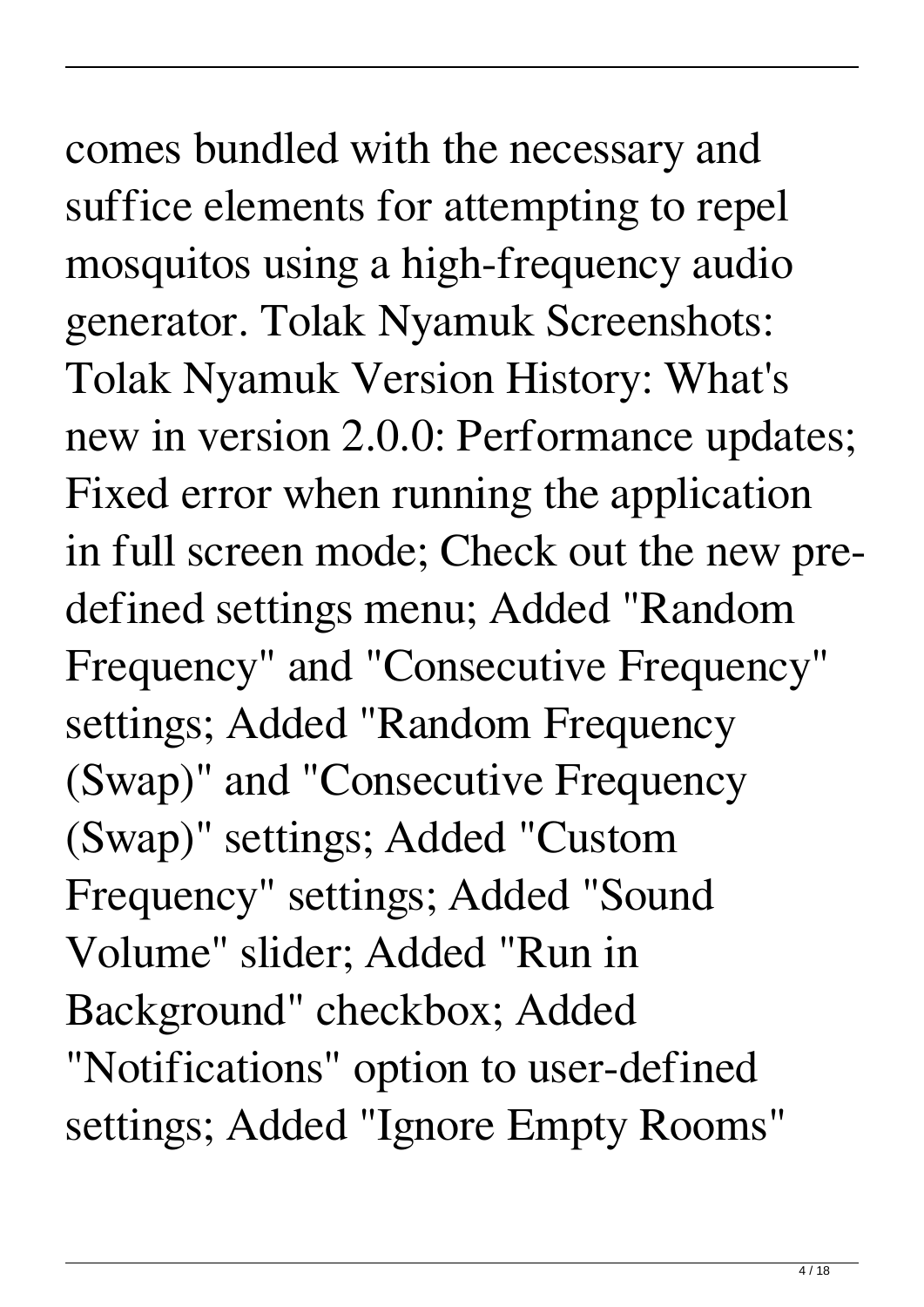#### option; Added "Sound Volume Settings" option; Added "Prevent Windows from Playing Audio" option; Added "Keep Application in the Notification Area"

**Tolak Nyamuk Free [Updated]**

Version 1.6 is a major upgrade of the application. There are several new features, both on the user interface and under the hood. The application's interface has been refined and is now even more user-friendly. The application no longer hangs and crashes, it is now very stable. All controls and states have been updated to match the current UI. New features include: Improved UI. Smoother and more responsive UI. New and improved sensors: Microphone, Motion, Light, Temperature,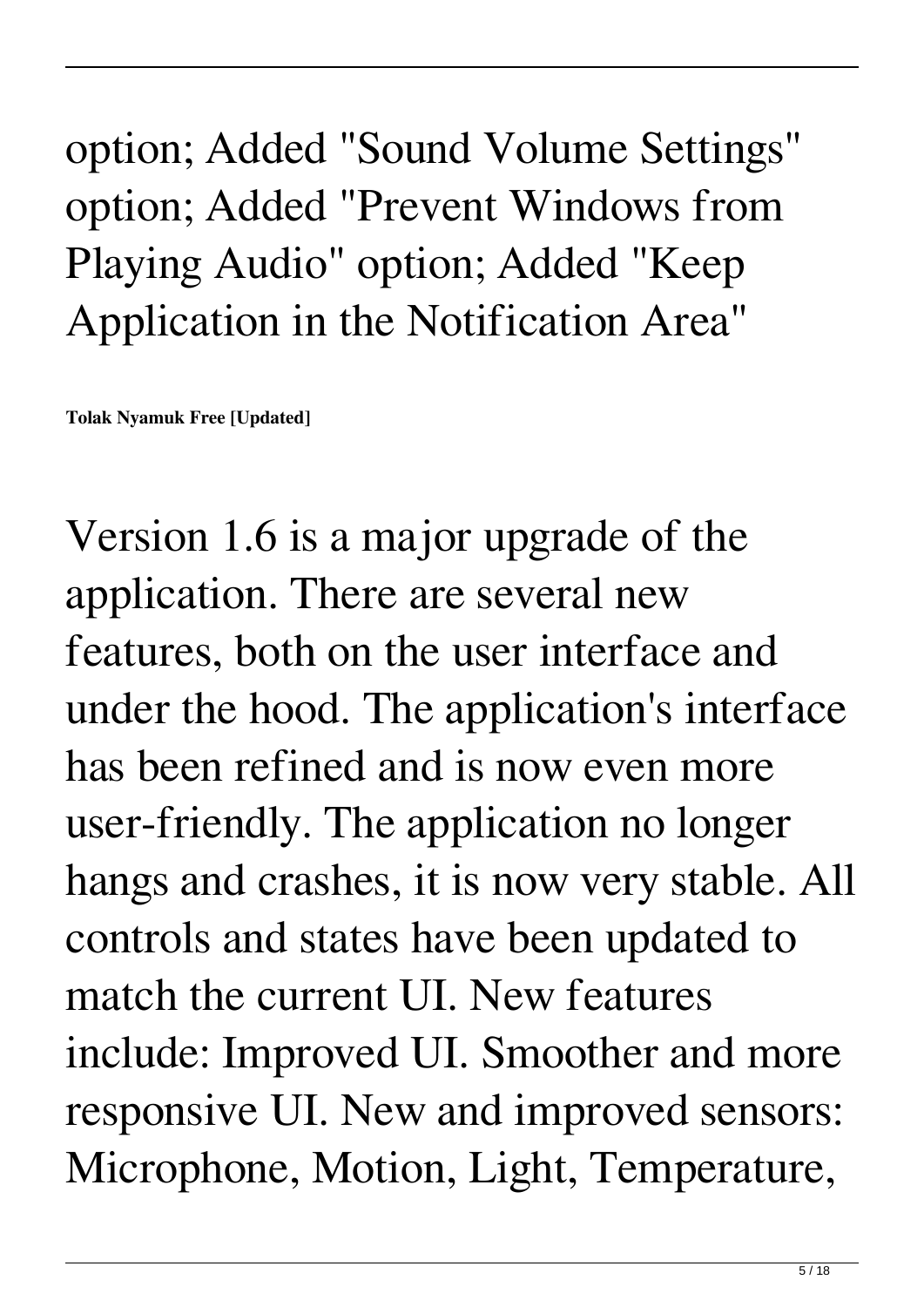### Humidity, Alarm, Air Pressure. More controls and features in Options. Symbols in the help screens. New 'Help' menu. Dynamic sensor detection. Improved user experience. A history of sensor changes and settings (IP address only). An overhaul of the settings and options screens. In the Settings, we have added toggles for default sensor values, auto-detect of sensor IP address, toggles for the default options and the ability to define a custom sensor start range (between 50 and 500hz). New ability to see the current sensor values. A 'Silent mode' and toggles for the on/off of the alarm and light settings. Significantly improved controls for each sensor. The application now looks much more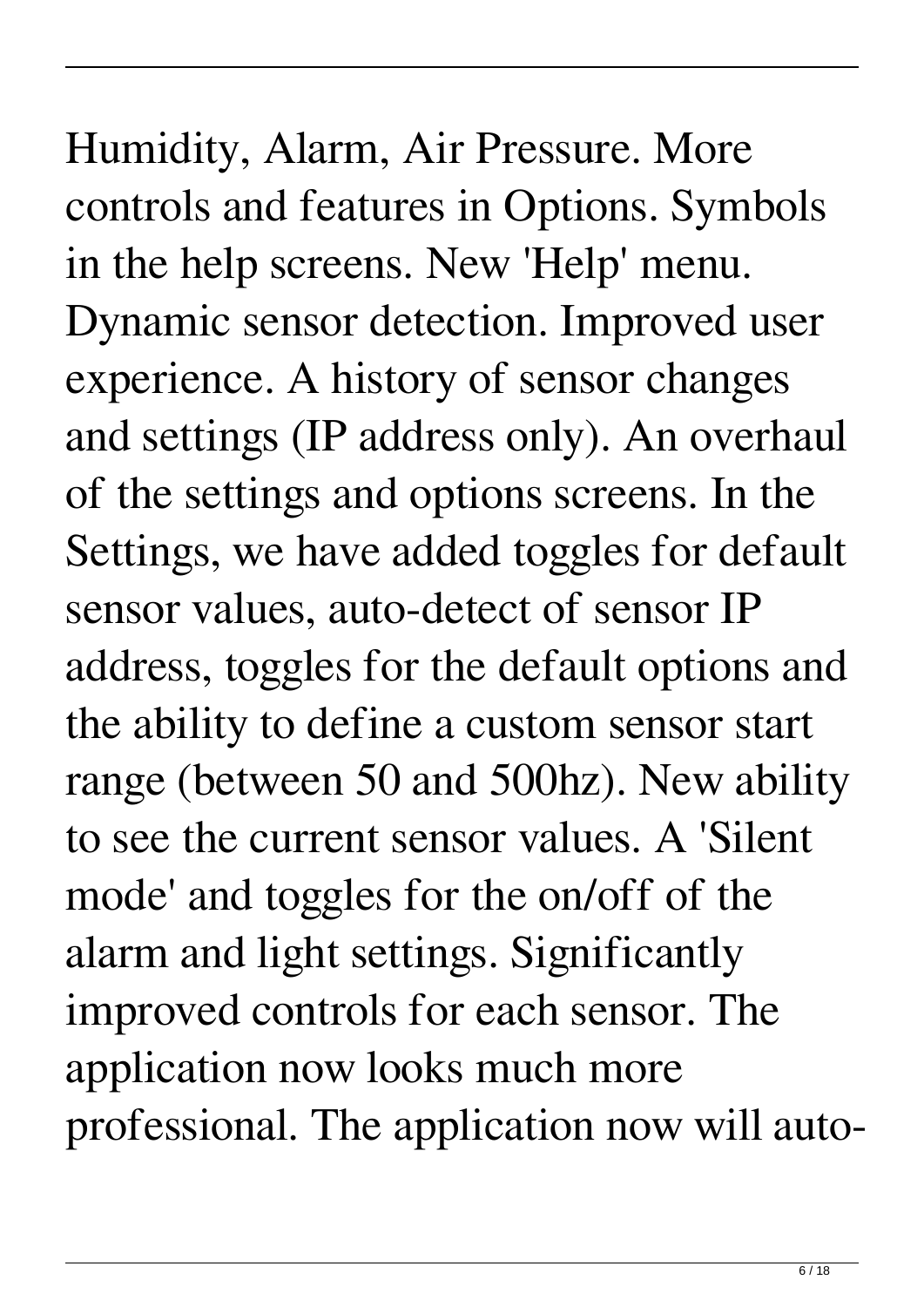detect and display the user's IP address. All sensor controls are now colour coded. The alarm is now controlled by toggles. Labels for all settings, icons and counters. Main Window Settings Main Window Controls Help Settings History of sensor changes and settings (IP address only). Interpreting the waveforms There are a number of controls and options in Tolak Nyamuk. All of them have default values, and the default values can be changed in the Settings menu. Generating the sound Tolak Nyamuk uses two powerful real-time algorithms for its sound generation. There is a simple high-pass filter, with a sharp threshold setting. This filter allows to generate a low frequency and a high frequency at the same time. The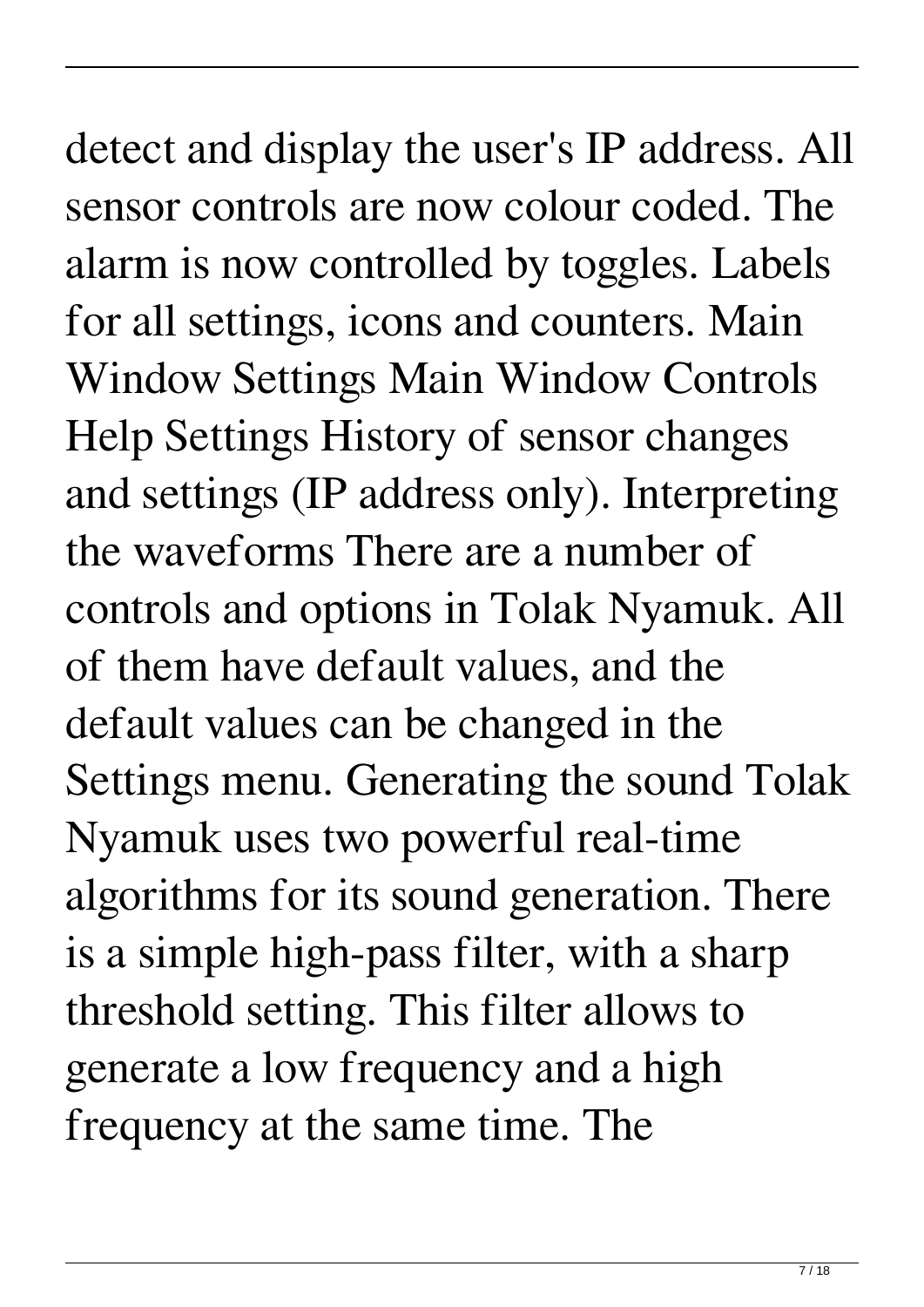application constantly calculates an autotuned range from 20kHz to 32kHz. If you need to change it, you can change the range in Settings 77a5ca646e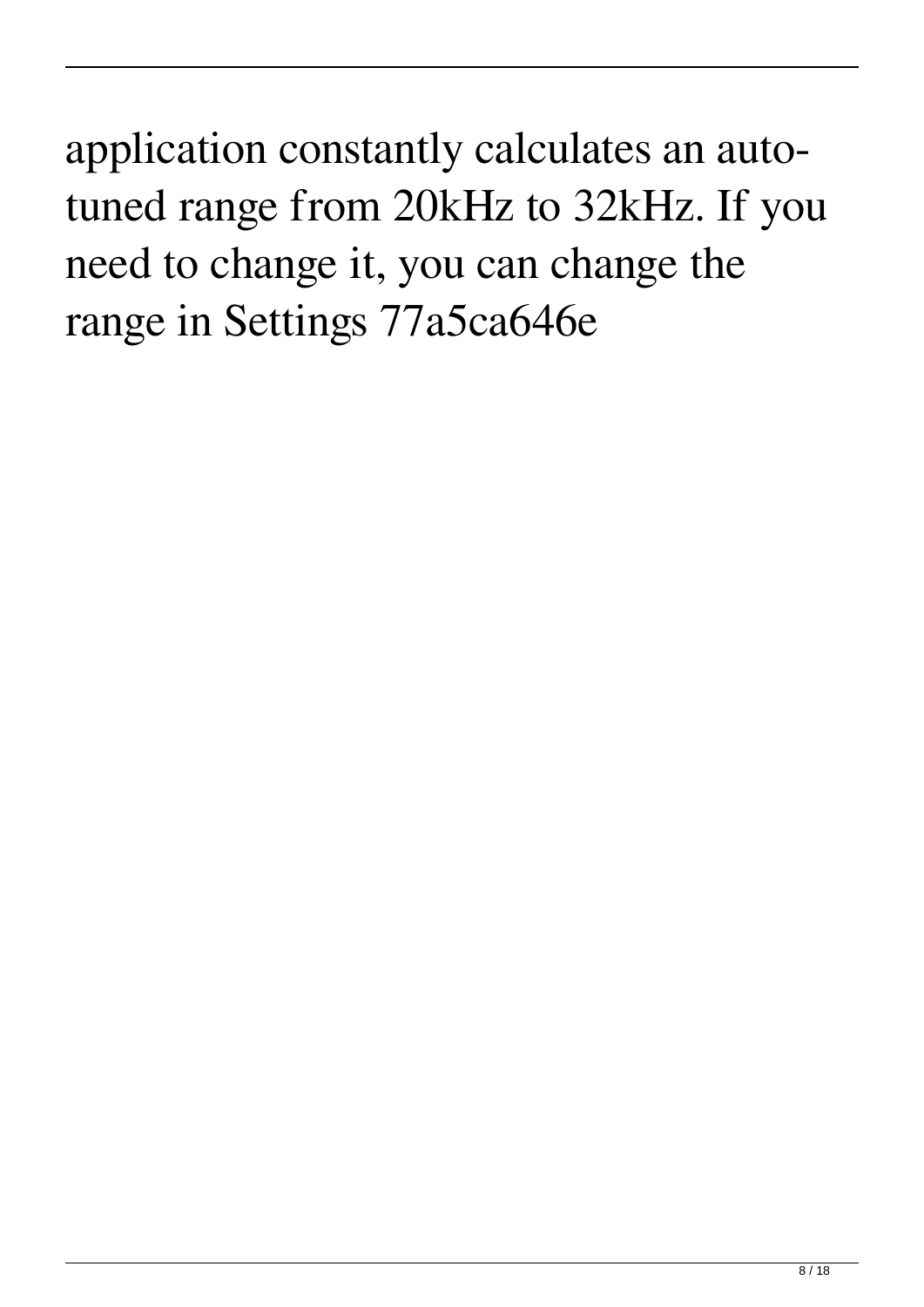Tolak Nyamuk is a very simple-to-use application that attempts to drive out mosquitos from a room using highfrequency ultrasonic waves. It comes packed with a standard set of settings that can be adjusted by all types of users, whether they have experience with computer software or not. The setup operation takes little time to finish and does not need special input from the user. Once it is done, you can check out the small, regular window with the plain and simple layout, representing Tolak Nyamuk's interface. All you have to do is pick the ultra-high frequency generation mode, commonly known as the repellent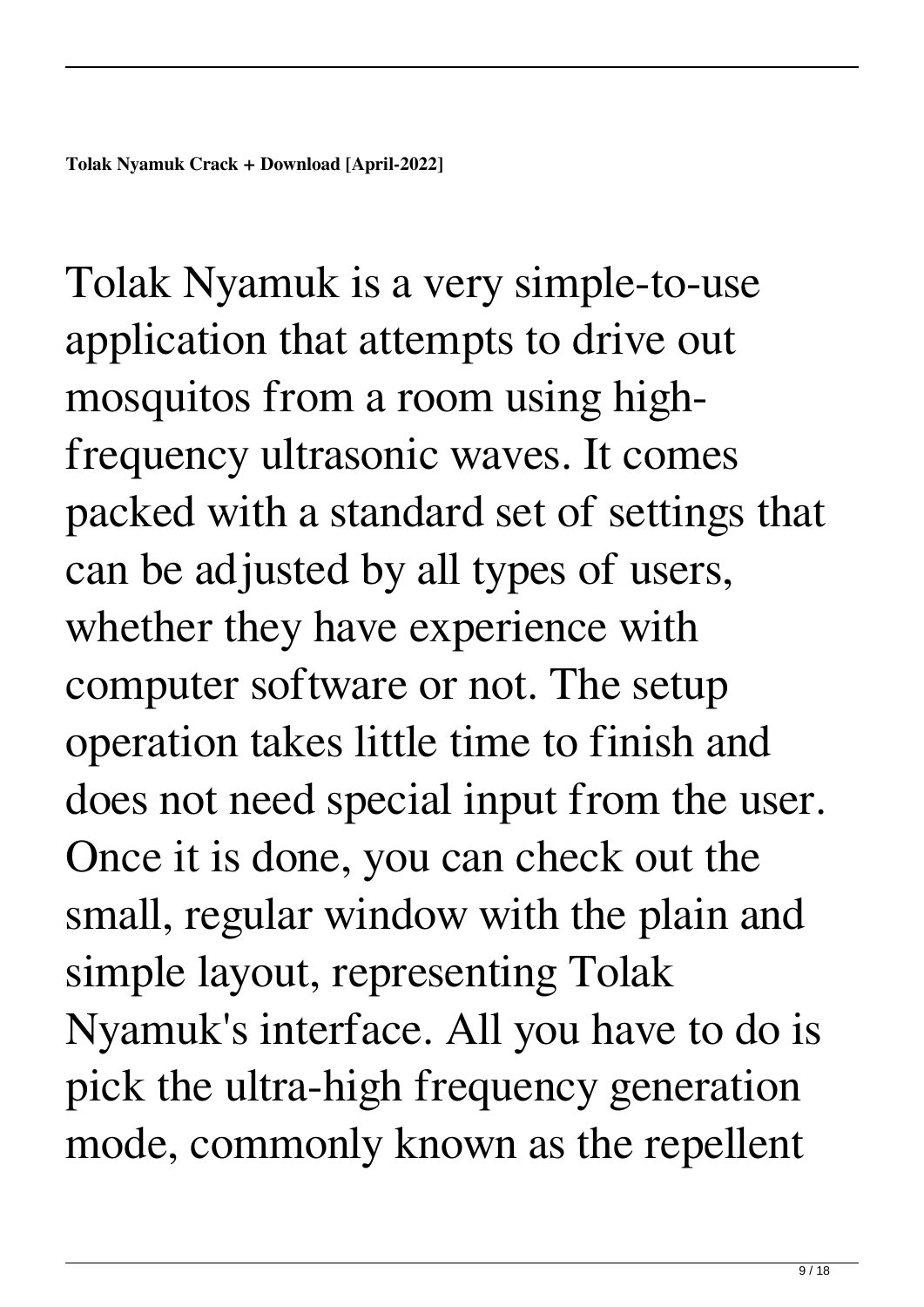## method, between random frequency (default options), consecutive frequency (with or without a swap method), and

custom definition (between 20KHz and 32KHz). You can start generating sound with the click of a button. Keep in mind that you should not be in the same room as the device which emits sound, since the high frequency may be damaging to the ears. Tolak Nyamuk has a good response time and minimal impact on system performance, since it runs on a very low amount of CPU and RAM. Since it can be sent to the system tray area, the tool does not disrupt normal user activity. We have not come across any problems in our tests, since the app did not hang, crash or pop up error dialogs. All in all, Tolak Nyamuk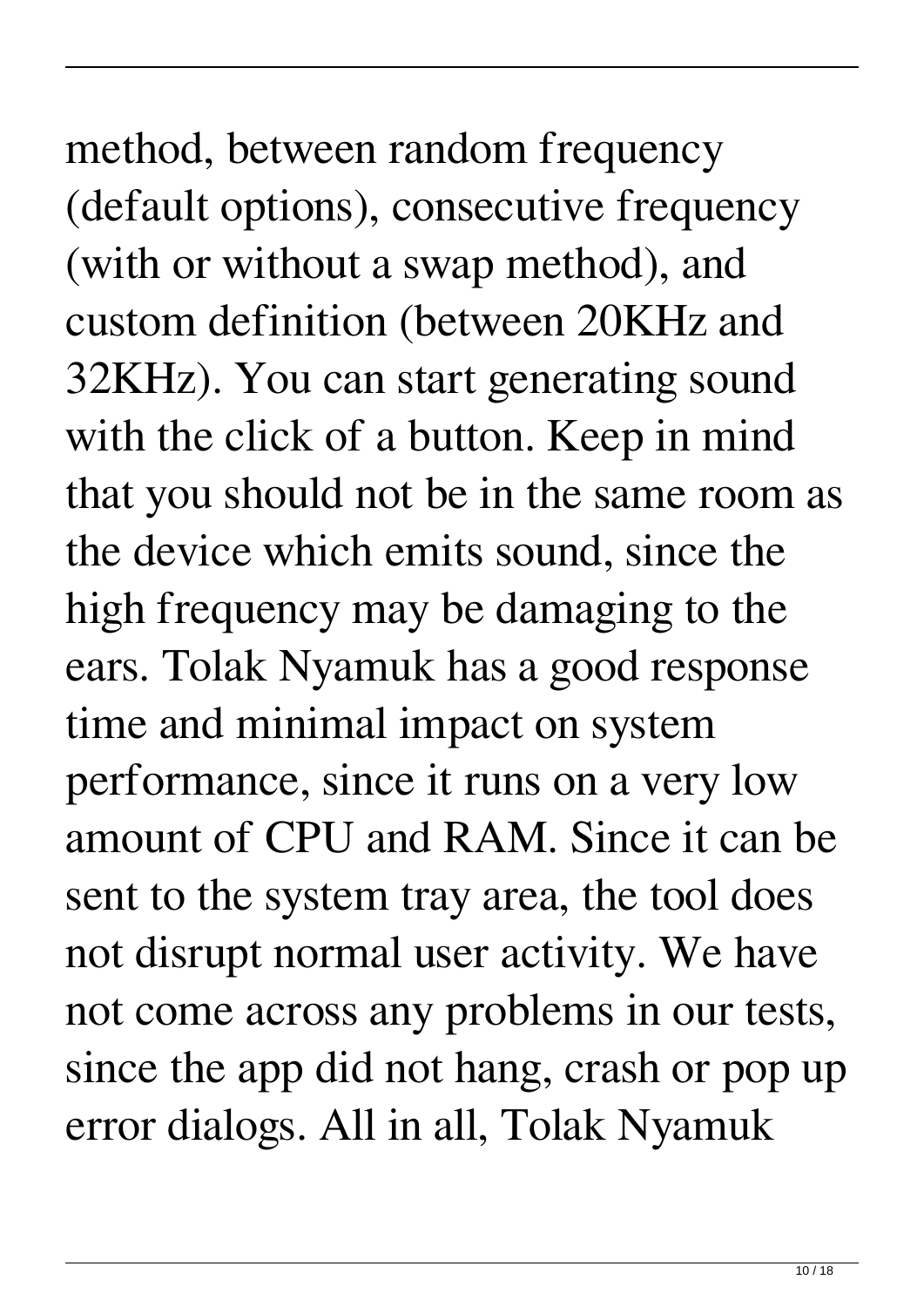# comes bundled with the necessary and

suffice elements for attempting to repel mosquitos using a high-frequency audio generator. Description: Tolak Nyamuk is a very simple-to-use application that attempts to drive out mosquitos from a room using high-frequency ultrasonic waves. It comes packed with a standard set of settings that can be adjusted by all types of users, whether they have experience with computer software or not. The setup operation takes little time to finish and does not need special input from the user. Once it is done, you can check out the small, regular window with the plain and simple layout, representing Tolak Nyamuk's interface. All you have to do is pick the ultra-high frequency generation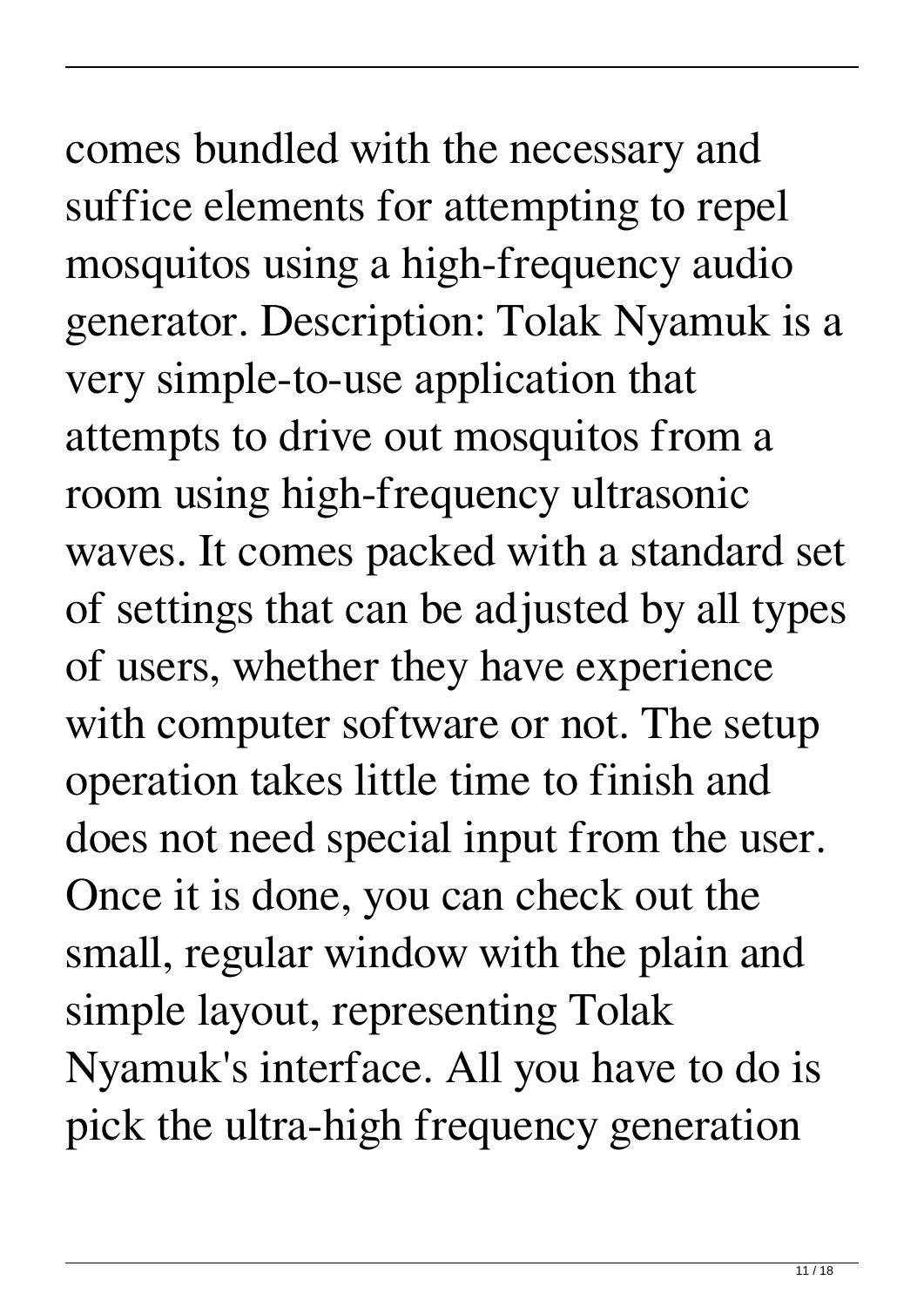mode, commonly known as the repellent method, between random frequency (default options), consecutive frequency (with or without a swap method), and custom definition (between 20KHz and 32KHz). You can start generating sound with the click of a button. Keep in mind that you should

**What's New In?**

Tolak Nyamuk is a very simple-to-use application that attempts to drive out mosquitos from a room using highfrequency ultrasonic waves. It comes packed with a standard set of settings that can be adjusted by all types of users, whether they have experience with computer software or not. The setup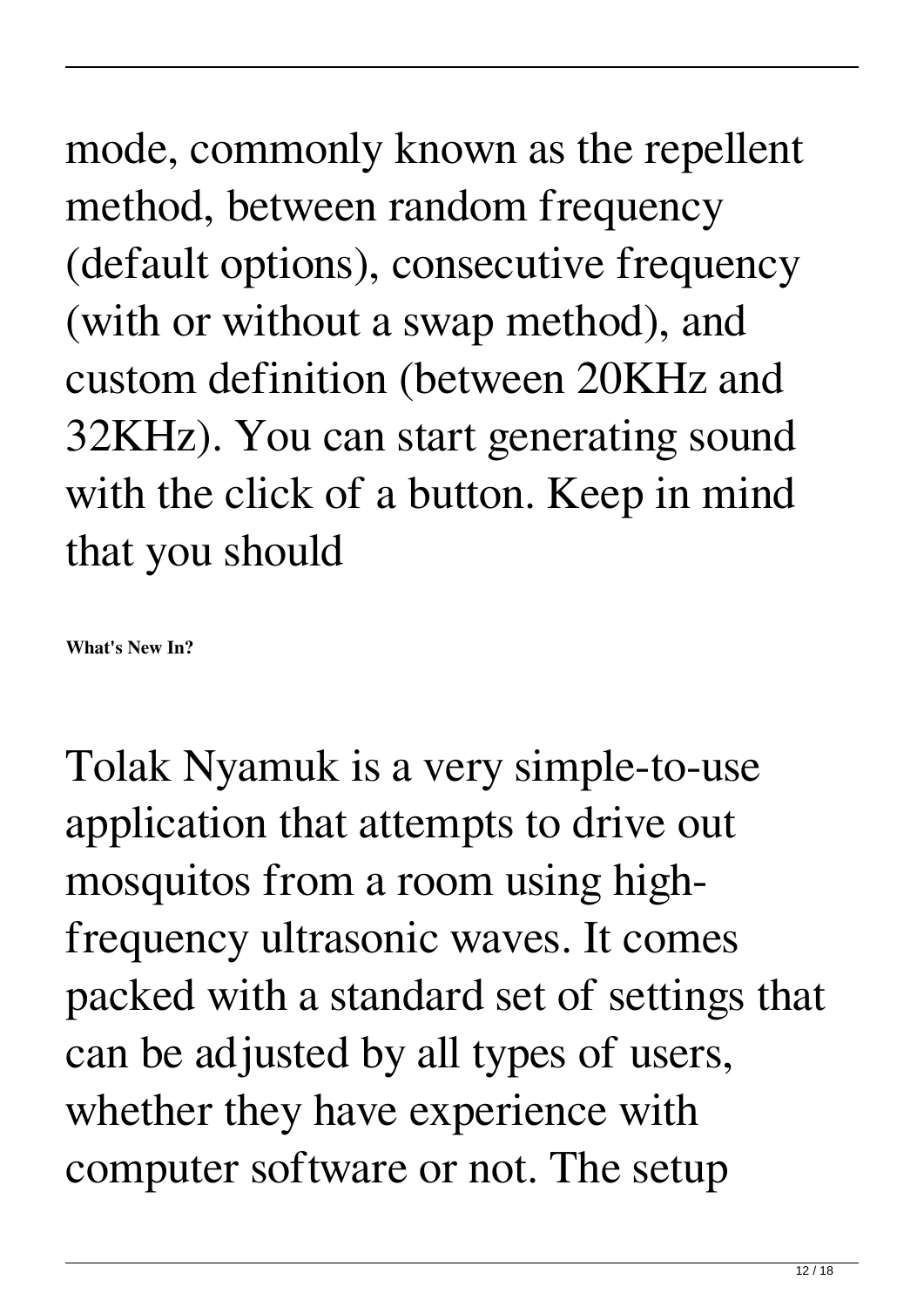## operation takes little time to finish and does not need special input from the user. Once it is done, you can check out the

small, regular window with the plain and simple layout, representing Tolak Nyamuk's interface. All you have to do is pick the ultra-high frequency generation mode, commonly known as the repellent method, between random frequency (default options), consecutive frequency (with or without a swap method), and custom definition (between 20KHz and 32KHz). You can start generating sound with the click of a button. Keep in mind that you should not be in the same room as the device which emits sound, since the high frequency may be damaging to the ears. Tolak Nyamuk has a good response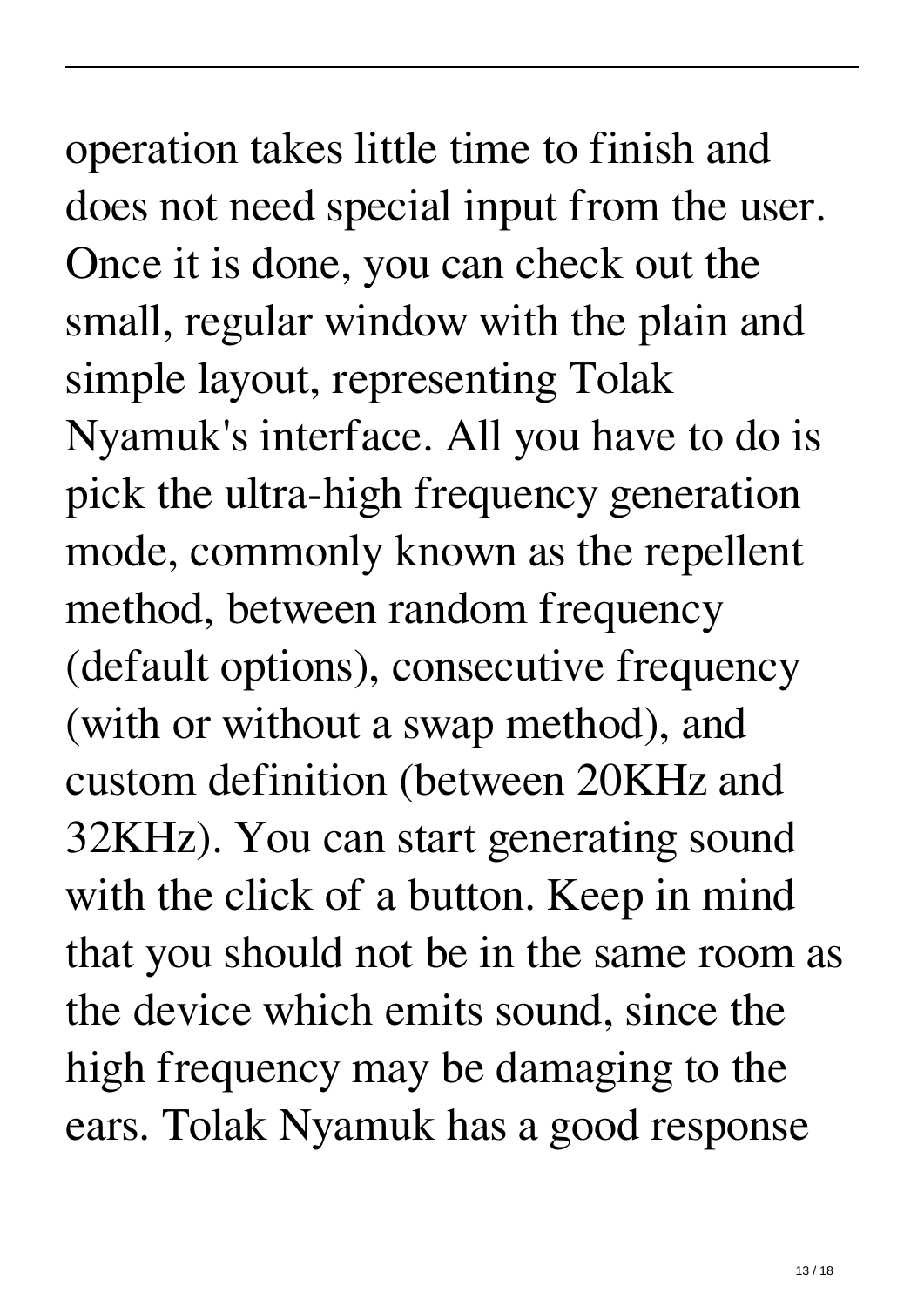#### time and minimal impact on system performance, since it runs on a very low amount of CPU and RAM. Since it can be sent to the system tray area, the tool does not disrupt normal user activity. We have not come across any problems in our tests, since the app did not hang, crash or pop up error dialogs. All in all, Tolak Nyamuk comes bundled with the necessary and suffice elements for attempting to repel mosquitos using a high-frequency audio generator. Télécharger » Maine's Black Bears are known for hunting human beings. Come join us as we catch these bears as they are hibernating, and offer them up as delicacies. On March 10, 2014, the National Park Service and the Maine

Department of Inland Fisheries and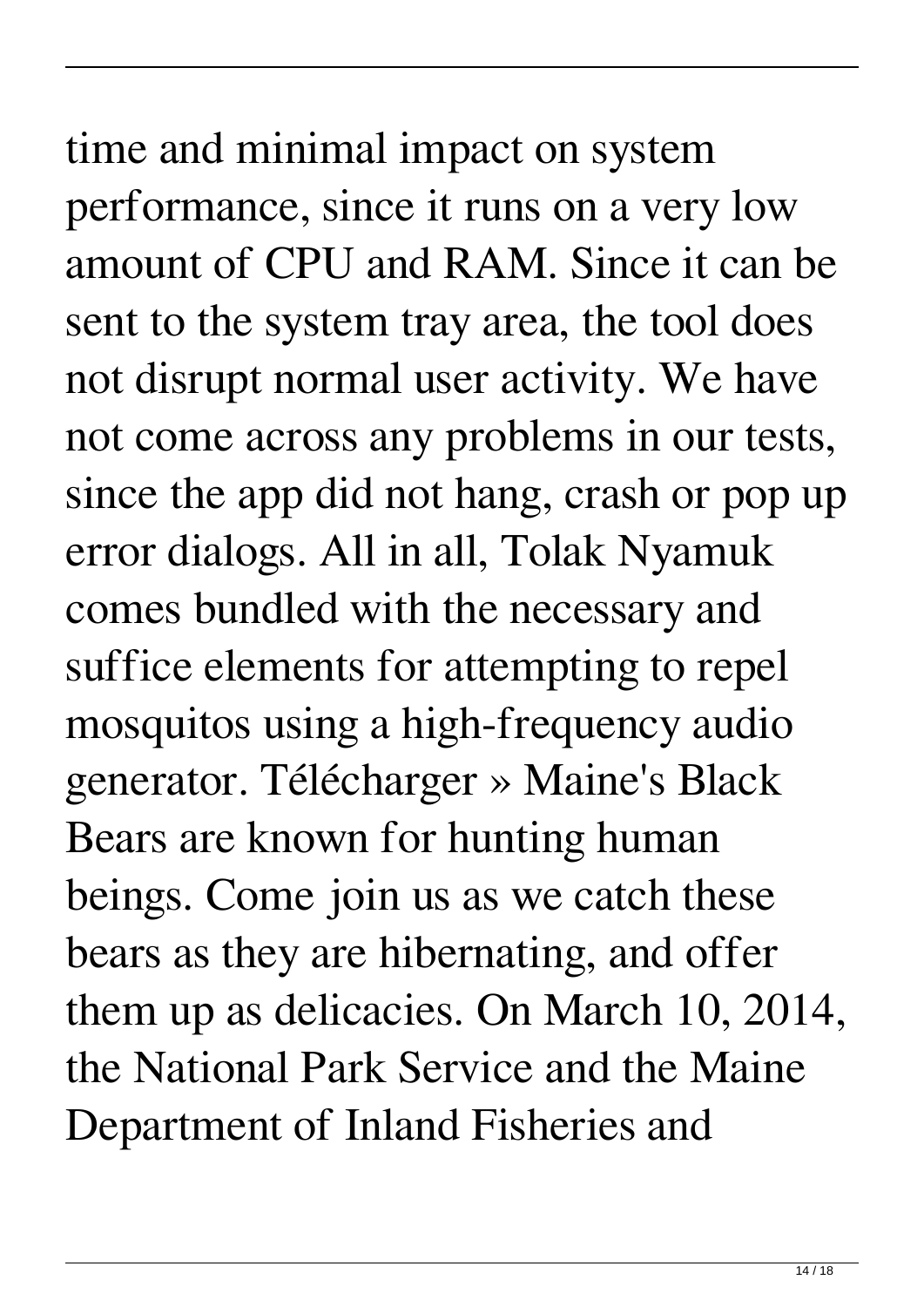Wildlife hosted the inaugural bear cooking contest at Big Springs. The contest featured amateur bear hunters from throughout the state. More than 20 bears were brought in alive, and were donated to the the Maine Wildlife Center. Maine's Black Bears are known for hunting human beings. Come join us as we catch these bears as they are hibernating, and offer them up as delicacies. On March 10, 2014, the National Park Service and the Maine Department of Inland Fisheries and Wildlife hosted the inaugural bear cooking contest at Big Springs. The contest featured amateur bear hunters from throughout the state. More than 20 bears were brought in alive, and were donated to the the Maine Wildlife Center. All of My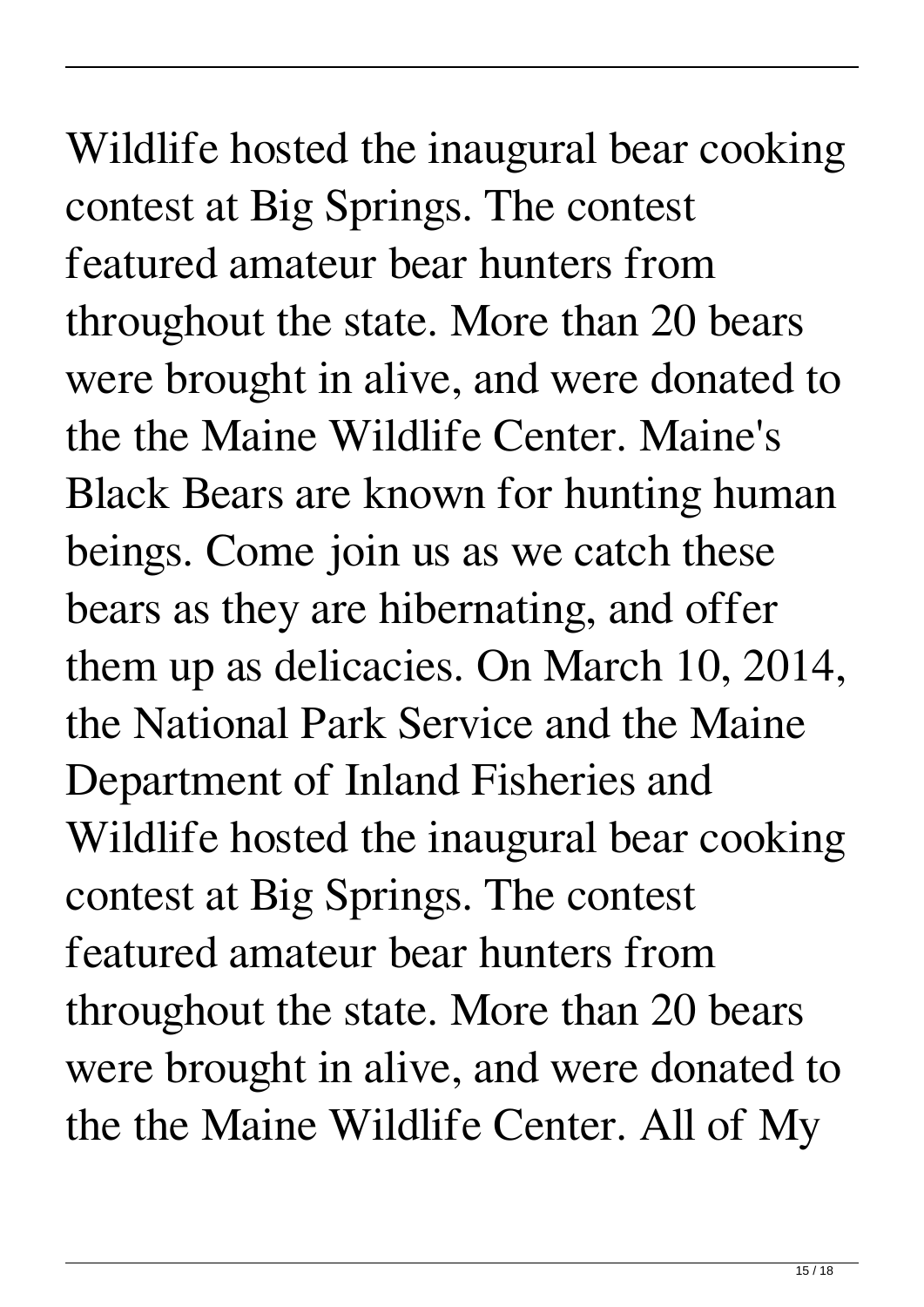Friend's Daughters: The Musical - Electric, Strings, Piano, Chords. Duration: 6:14. Published by Black Box Music (BB.173707). LY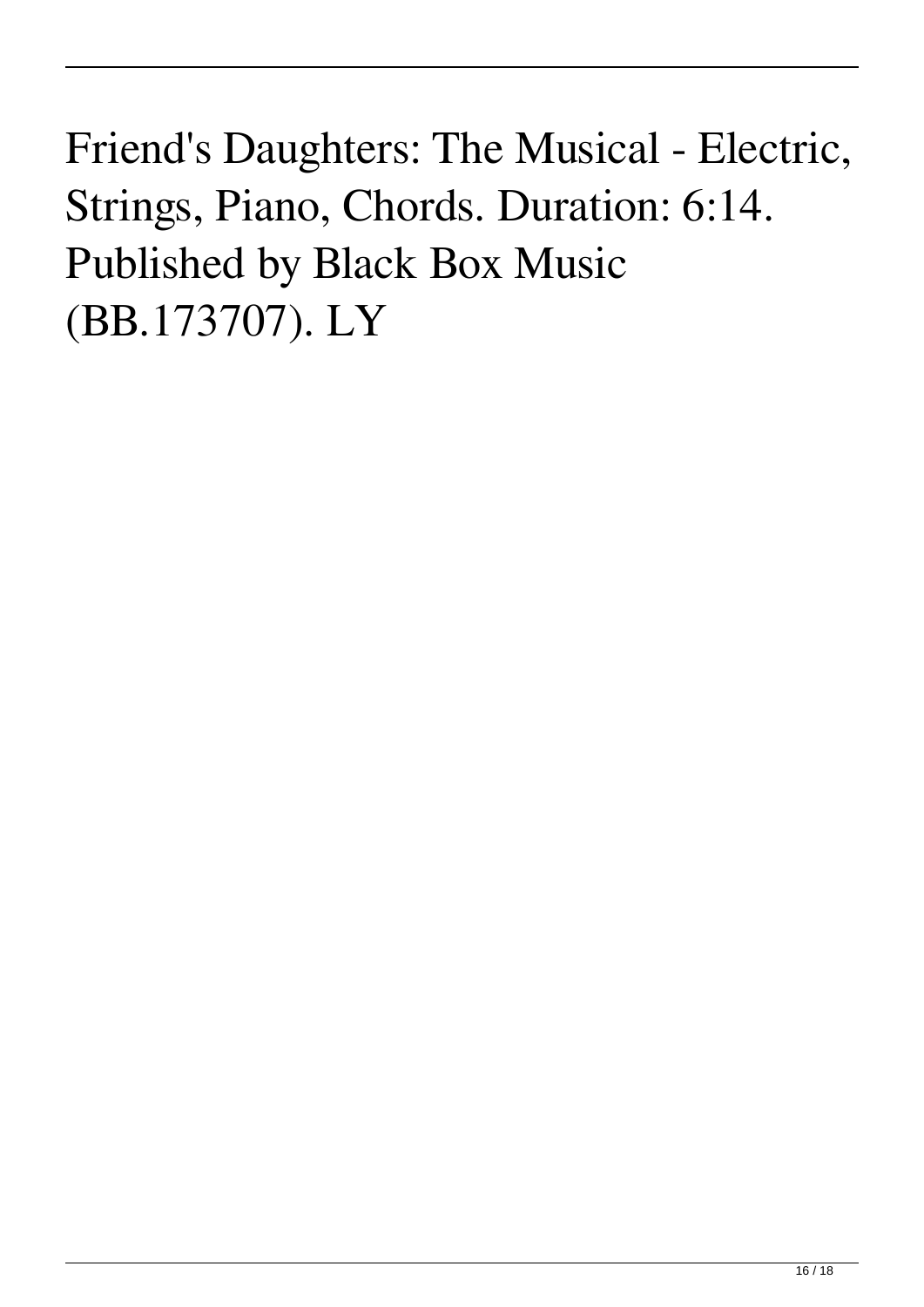**System Requirements For Tolak Nyamuk:**

Windows OS: 8.1 (Windows 7 & Windows 8 supported through NVIDIA Control Panel) 8.1 (Windows 7 & Windows 8 supported through NVIDIA Control Panel) macOS: 10.12 (Sierra) 10.12 (Sierra) SteamOS: 14.3 (LTS) 14.3 (LTS) Linux: Ubuntu 18.04 or later GPU: GPU with at least 3 GB VRAM (e.g., GeForce GTX 760, Radeon R9 270, and AMD Radeon R9 M290X or higher)

#### Related links:

<http://kireeste.com/?p=5196>

<https://portal.torcherbaria.org/portal/checklists/checklist.php?clid=60425>

https://mykingdomtoken.com/upload/files/2022/06/aOsVRT4DCOCjPqUEfRSX\_06\_422aad8c8ff2f8e44c8886be404677f3\_fil [e.pdf](https://mykingdomtoken.com/upload/files/2022/06/aQsVRT4DCOCjPqUEfRSX_06_422aad8c8ff2f8e44c8886be404677f3_file.pdf)

<http://monloff.com/?p=12654>

<http://implicitbooks.com/advert/file-encryption-decryption-crack-serial-key-for-pc/>

[http://www.skyhave.com/upload/files/2022/06/AcUQILnPdCc9A5NxDWUI\\_06\\_8521d6f8ec4397a2cb1e964840f4692b\\_file.p](http://www.skyhave.com/upload/files/2022/06/AcUQILnPdCc9A5NxDWUI_06_8521d6f8ec4397a2cb1e964840f4692b_file.pdf) [df](http://www.skyhave.com/upload/files/2022/06/AcUQILnPdCc9A5NxDWUI_06_8521d6f8ec4397a2cb1e964840f4692b_file.pdf)

[https://theagriworld.com/wp-content/uploads/2022/06/HissenIT\\_Kiosk.pdf](https://theagriworld.com/wp-content/uploads/2022/06/HissenIT_Kiosk.pdf)

[https://teljufitness.com/wp-content/uploads/2022/06/IPv4\\_Address\\_Converter.pdf](https://teljufitness.com/wp-content/uploads/2022/06/IPv4_Address_Converter.pdf)